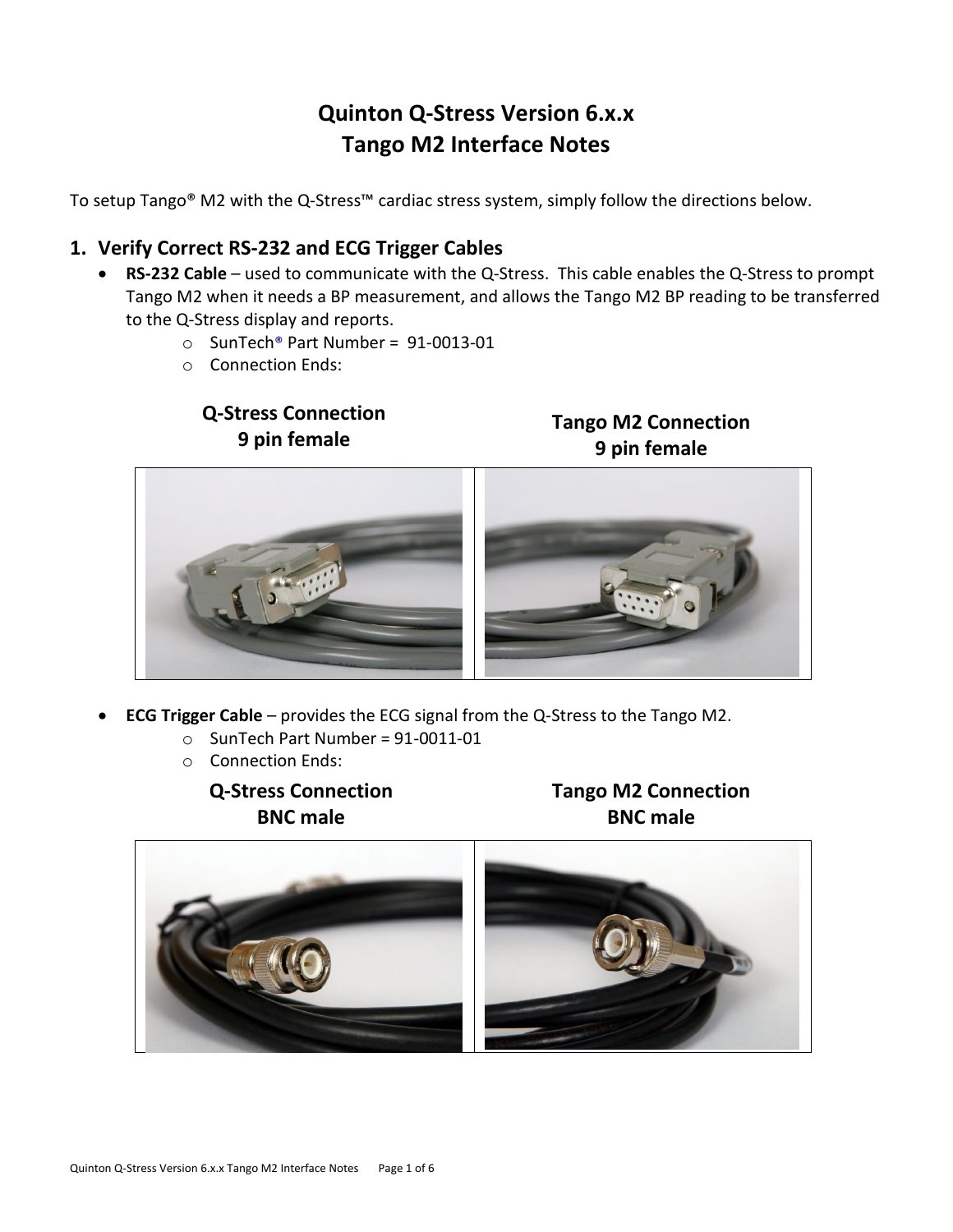## **Tango M2 Monitor**  $\overline{0}$ SpC<br>|★| **RS-232 Connection Part # 91-0013-01**  $\textcolor{blue}{\bullet}$  $\odot$  $\bullet$ **ECG Trigger**   $\circledcirc$  $\mathbf{o}$  $\bullet$ **Connection** o **Part # 91-0011-01** $\bullet$

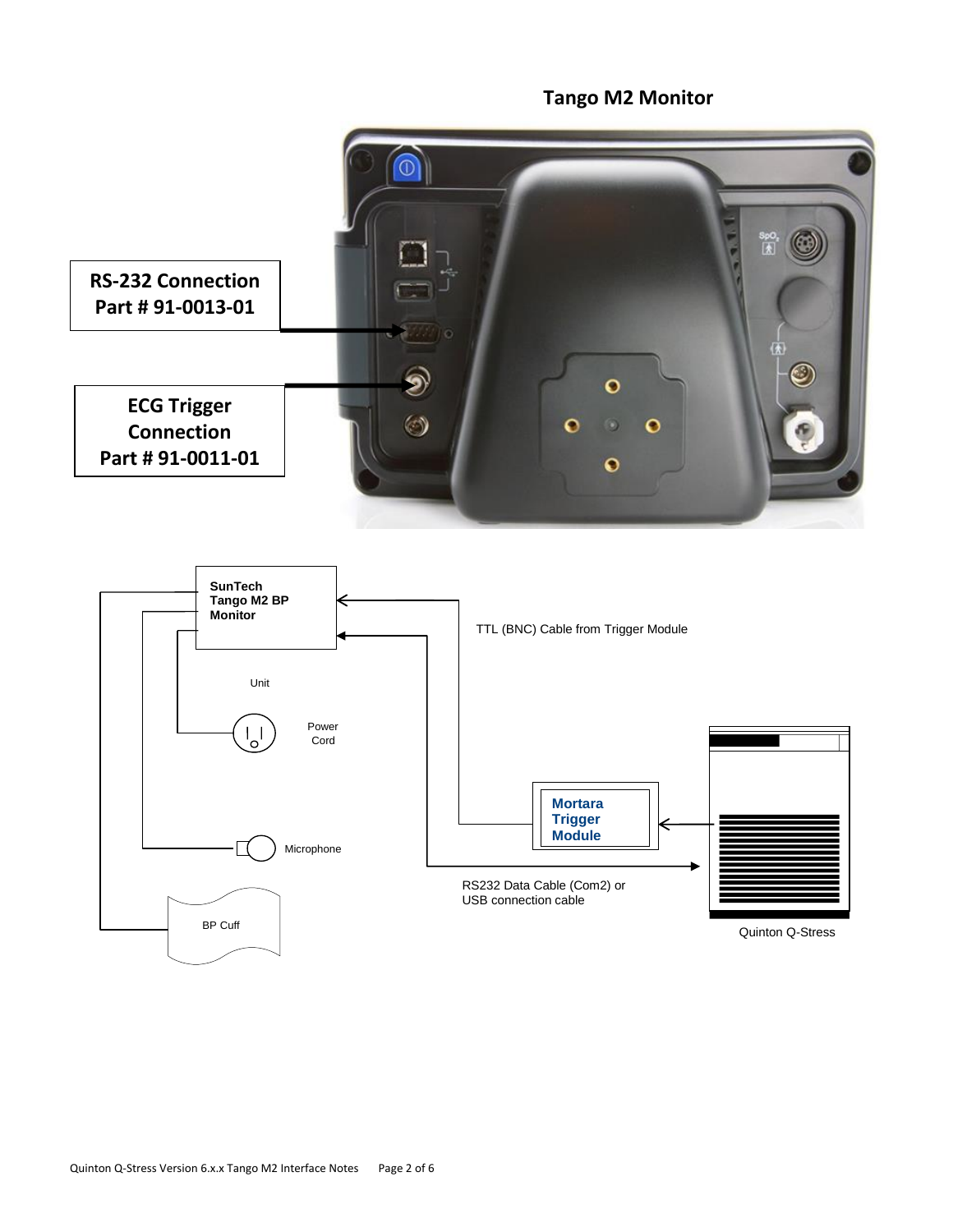#### **Mortara Trigger Module**



#### **2. Connect the RS-232 Cable**

- From: the RS-232 connection on the rear panel of the Tango M2.
- To: the COM 2 port on the back of the Q-Stress. If a second serial port is not available, a PC board G to provide this 2<sup>nd</sup> serial port may be required (contact Mortara for details).

### **3. Connect the ECG Trigger Cable**

- From: the BNC External ECG connection on the rear panel of the Tango M2.
- To: the TTL output connection on the back of the Mortara M12RFXXX-USB module.
	- \*Note If this port is already in use a BNC Splitter may be needed, SunTech Part Number = 64-0109-00.

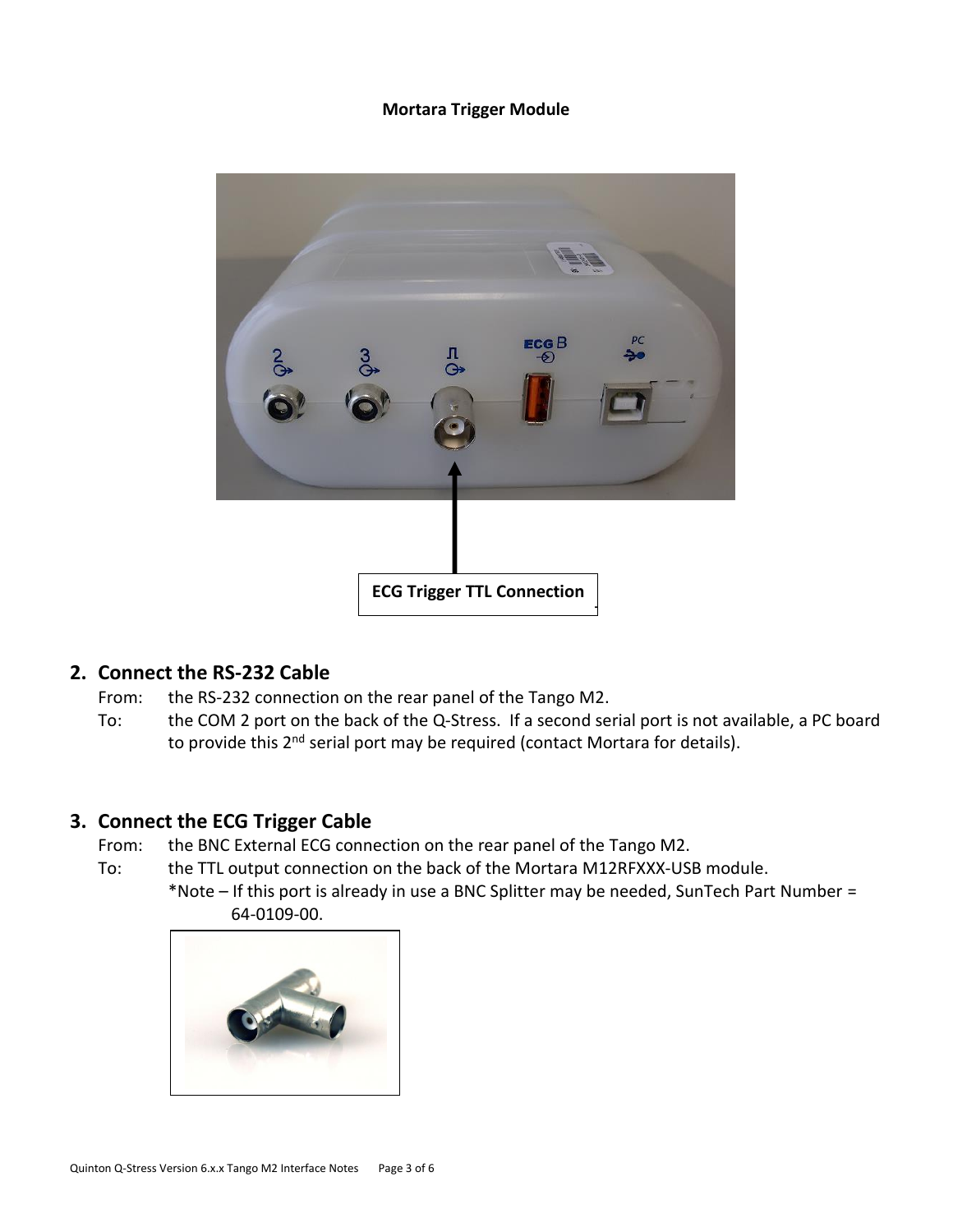### **4. Tango M2 Monitor Setup**

- a. When the operating screen is displayed, press the **SELECT** button once. This will bring up the **MAIN MENU** screen.
- b. Using the UP or DOWN arrows, highlight **MONITOR SET UP** and press the **SELECT** button.
- c. Using the UP or DOWN arrows, highlight **STRESS SYSTEM** and press the **SELECT** button.
- d. Using the UP or DOWN arrows, scroll through the list until **X-Scribe** is highlighted and press the **SELECT** button to confirm the choice.
- e. Using the UP or DOWN arrows, select **EXIT** twice to return to the operating screen.

### **5. Q-Stress V6.x.x System Setup**

- a. After starting a stress test, select the **Settings/F1** button **the degach open the Local Settings menu in** the Observe phase.
	- Click on the **BP Equipment** drop down list and select **Tango M2**.
	- Enter the appropriate COM port value in the **Blood Pressure COM Port** field.
	- Select **OK** when finished.
- b. These settings are remembered for future exams.
- **Note:** The Q-Stress Blood pressure entry control for Exercise and Recovery phases will now automatically initiate and acquire BP readings from the SunTech Tango M2 BP Monitor.

Mortara Instrument, Inc. Technical Support - (888) MORTARA

## **FAQs for Tango M2**

- **Q. The Tango M2 displays a Status Message. What does it mean and what do I do?**
- **A.** See the eLibrary within your Tango M2 for quick troubleshooting tips. You can find the eLibrary under the Main Menu; select Monitor Setup  $\rightarrow$  E-Library  $\rightarrow$  Status Messages. You can also look in the Tango M2 User Manual under the *Status Messages & Alarms* section for details on each Status Message and solution.
- **Q. The Tango M2 monitor returns a result of 0/0 after blood pressure (BP) measurements. What do I need to do to get a BP reading?**
- **A.** There are certain noisy conditions where the Tango M2 cannot accurately measure BP. When the Tango M2 encounters these situations, it returns a reading of 0/0. Microphone placement is critical for reliable operation of the Tango M2; there are many places to find cuff placement help.
	- a. See the eLibrary within your Tango M2 for quick cuff placement tutorials. You can find the eLibrary under the Main Menu; select Monitor Setup  $\rightarrow$  E-Library  $\rightarrow$  Tutorials.
	- b. Look in the Tango M2 User Manual under the *Using Tango M2 during a Stress Test* section for details on each type of cuff; the Orbit-K and the Single Patient Use (SPU) kit.
	- c. Follow the instructions in the **Cuff Tutorial** (located on the SunTech Medical website under Support  $\rightarrow$  Customer Technical Support  $\rightarrow$  Video Tutorials) for correct microphone placement.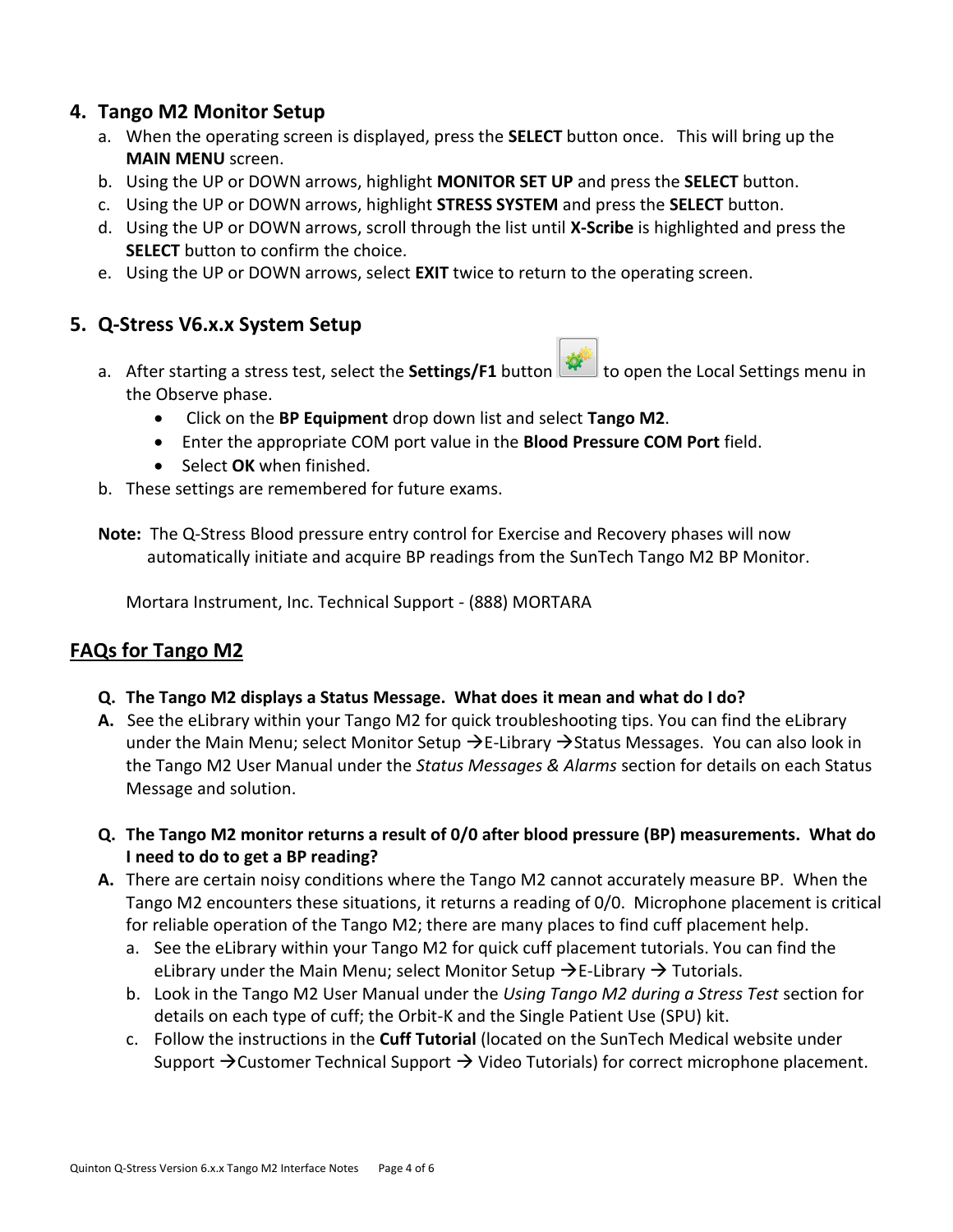- **Q. Can I use a heart rate or blood pressure simulator to test whether the Tango M2 is working correctly with my stress system?**
- **A.** You cannot use a heart rate or blood pressure simulator to test whether the Tango M2 is working with your stress system. The Tango M2 monitor requires that the ECG signal and the Korotkoff sounds, collected by the microphone in the cuff, originate from the same source, meaning the patient.

### **Q. How can I adjust the brightness of the Tango M2 display?**

- **A.** You can adjust the contrast of the Tango M2 display by following these steps:
	- 1. When the operating screen is displayed, press the **SELECT** button once. This will bring up the **Main Menu** screen.
	- 2. Using the UP or DOWN arrows, highlight **Monitor Setup** and press the **SELECT** button.
	- 3. Using the UP or DOWN arrows, highlight **Brightness** and press the **SELECT** button.
	- 4. Using the UP or DOWN arrows, modify the contrast of the screen. When you are finished, and press the **SELECT** button to confirm the choice.
	- 5. Using the UP or DOWN arrows, select **EXIT** twice to return to the operating screen.

### **Q. How can I get MAP on my Tango M2?**

**A.** Register your Tango M2 Monitor online or through mail to receive MAP as a function on your Tango M2 monitor. Please note that due to FDA Regulations MAP is not available to the United States market.

On the web go to SunTechMed.com  $\rightarrow$  Support  $\rightarrow$  Sales Support  $\rightarrow$  Product Registration

#### **Q. How do I clean the Orbit-K cuff after a stress test?**

- **A.** You can do either of the following:
	- 1. Use a medical grade mild disinfectant wipe on the cuff or spray a cleaning solution onto a cloth and wipe the cuff. Afterwards, lay flat or line dry.
	- 2. Remove the bladder and microphone from the outer shell of the Orbit-K cuff. Machine wash the shell in warm water with a mild detergent (50-140°F or 10-60°C). Lay flat or line dry the cuff. Do not place the cuff in a dryer.
- **Q. My Tango M2 displays a message, "Please VERIFY CALIBRATION" or "Equipment Maintenance and Calibration Required." What do I do?**
- **A.** Verification of Pressure Calibration is required every year to maintain the accuracy of the Tango M2's BP readings. You will need to contact your local SunTech Medical Service Center for help. In addition, the following items will be needed to verify calibration.

#### **Equipment Required:**

- 1. Calibrated electronic manometer or equivalent.
- 2. 500mL volume or the Orbit-K Adult Plus cuff wrapped around something that will not break or crush (no glass).
- 3. Hand Inflation Bulb with bleed valve.
- 4. Tubing, Tee pieces, and miscellaneous connectors or you can order the T-Tube Kit (SunTech Part # 98-0030-00).